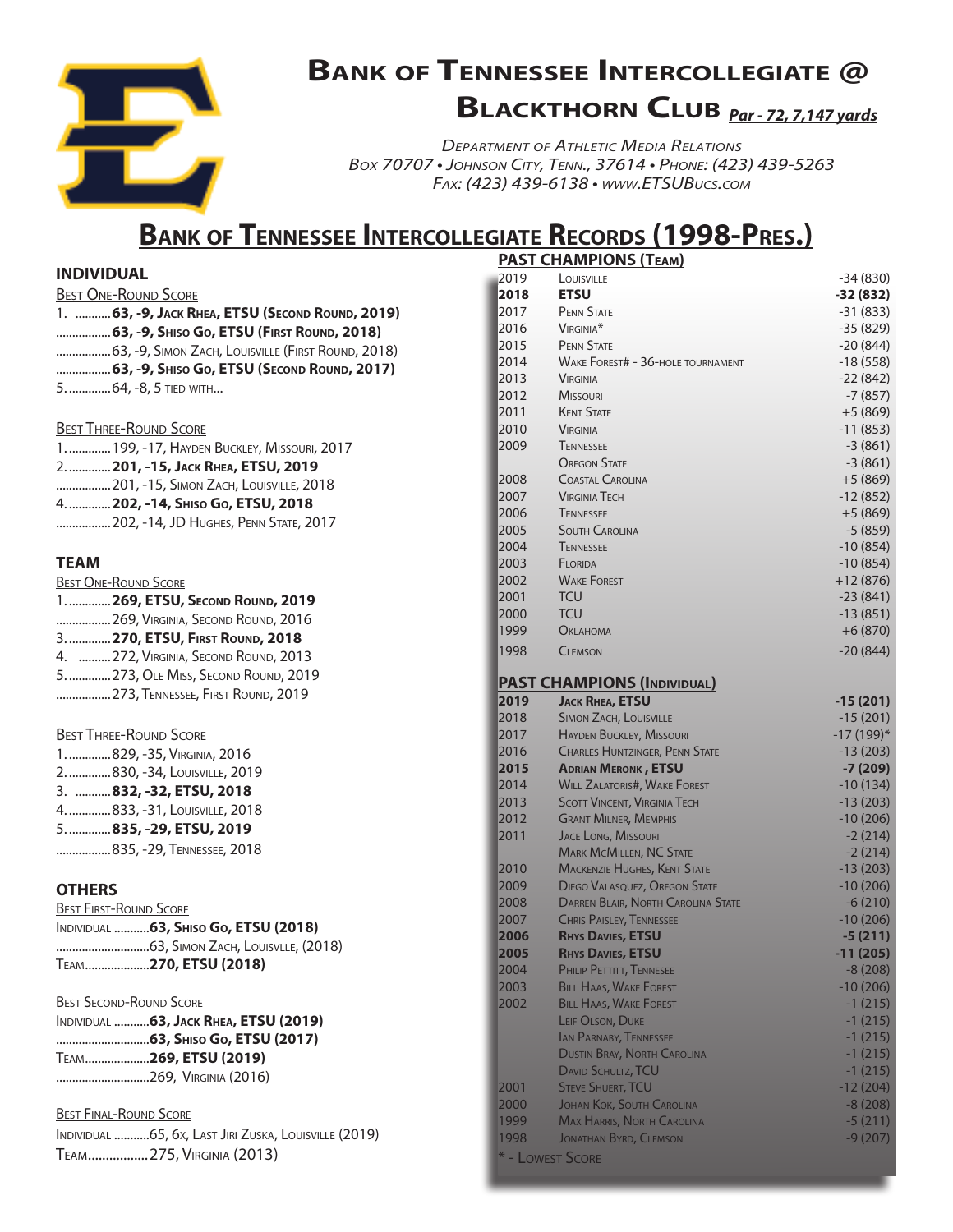

*Department of Athletic Media Relations Box 70707 • Johnson City, Tenn., 37614 • Phone: (423) 439-5263 Fax: (423) 439-6138 • www.ETSUBucs.com*

### **Year-By-Year Results (2019)**

#### **October 11-13**

| .281-269-285=835 |
|------------------|
|                  |
|                  |
|                  |
|                  |
|                  |
|                  |
|                  |
|                  |
| .291-281-288=860 |
|                  |
| 292-291-282=865  |
|                  |
|                  |
|                  |

### **TOP FIVE INDIVIDUALS**

| A. SEGUNDO OLIVA PINTO (UNCW) 66-72-65=203 |  |
|--------------------------------------------|--|
|                                            |  |
| T5JACKSON SUBER (OLE MISS) 71-65-70=206    |  |
|                                            |  |
|                                            |  |

### **ETSU Scores and Finishes**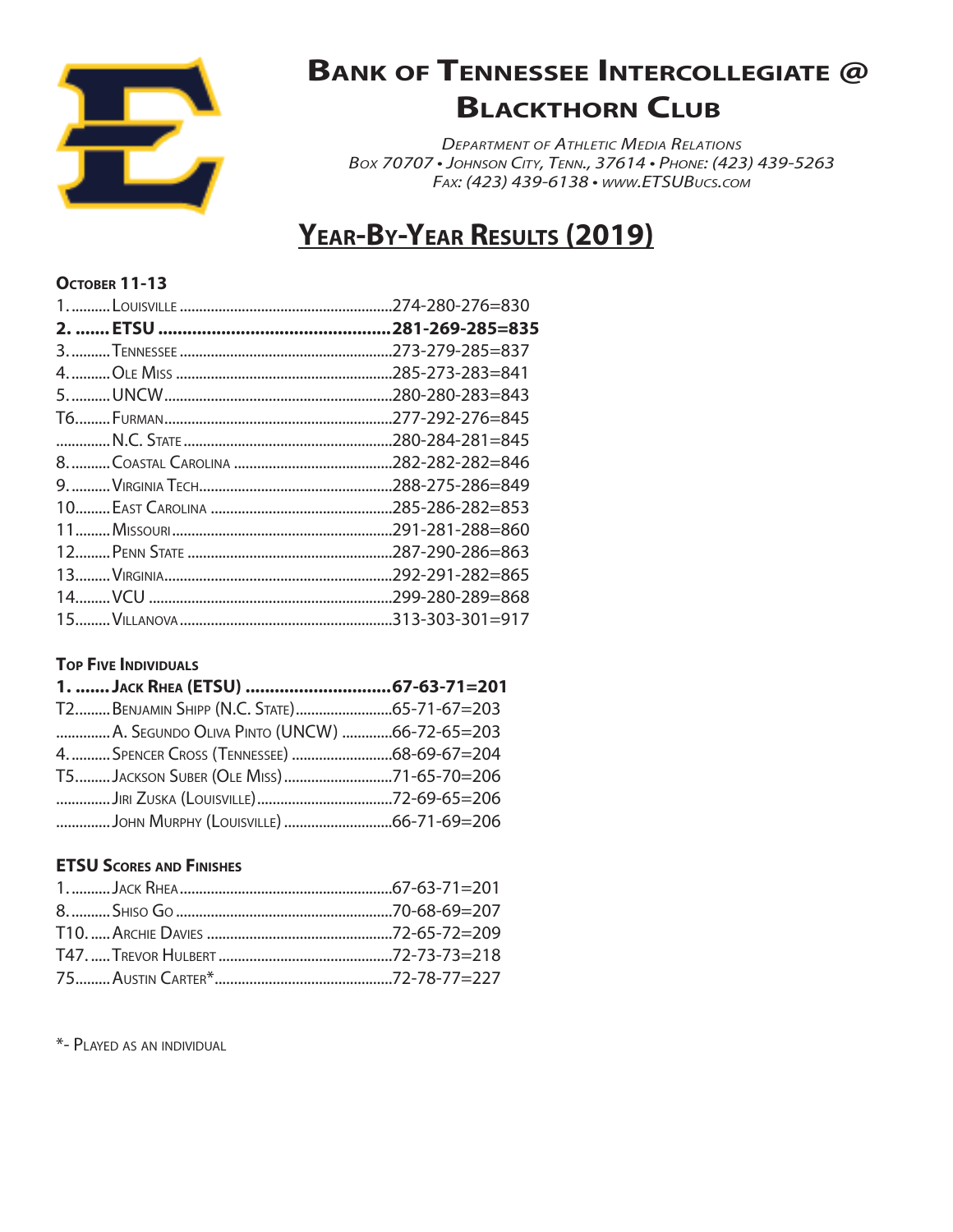

*Department of Athletic Media Relations Box 70707 • Johnson City, Tenn., 37614 • Phone: (423) 439-5263 Fax: (423) 439-6138 • www.ETSUBucs.com*

# **Year-By-Year Results (2018)**

### **October 12-14**

| .270-279-283=832 |
|------------------|
|                  |
|                  |
|                  |
| 286-279-280=845  |
| .286-281-280=847 |
|                  |
|                  |
| 282-292-283=857  |
|                  |
| .289-284-289=862 |
|                  |
|                  |
|                  |

#### **Top Five Individuals**

| 3.  BLAKE TAYLOR (EAST CAROLINA) 67-67-69=203  |  |
|------------------------------------------------|--|
| 4.  MATTHIAS SCHMID (LOUISVILLE) 69-67-68=204  |  |
| 5.  ZACK TAYLOR (COASTAL CAROLINA)70-66-69=205 |  |

### **ETSU Scores and Finishes**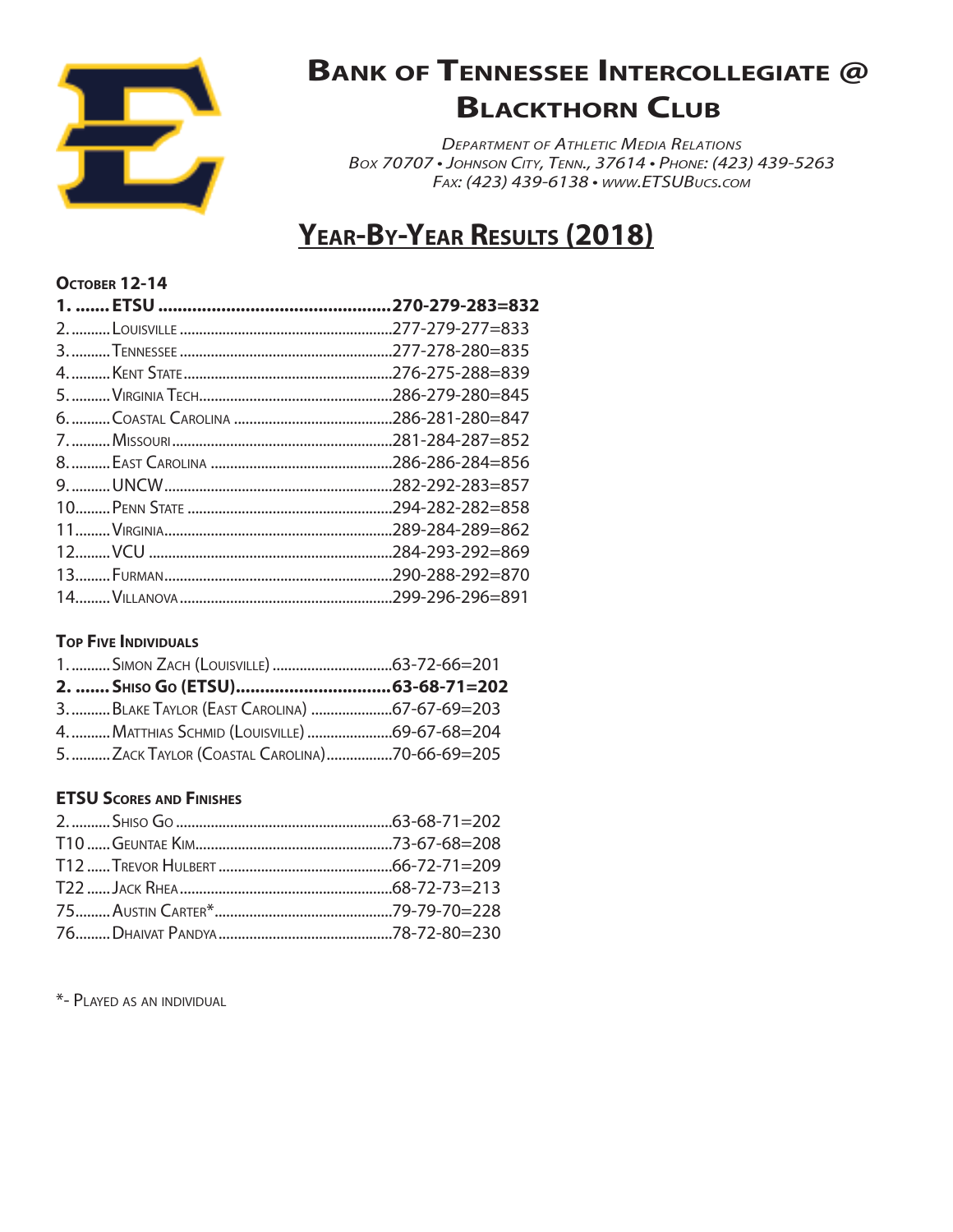

*Department of Athletic Media Relations Box 70707 • Johnson City, Tenn., 37614 • Phone: (423) 439-5263 Fax: (423) 439-6138 • www.ETSUBucs.com*

### **Year-By-Year Results (2017)**

### **October 13-15**

| 277-272-284=833  |
|------------------|
| .283-276-283=842 |
| .282-277-284=843 |
| .285-273-288=846 |
|                  |
| .280-282-291=853 |
| .297-273-287=857 |
| 281-291-285=857  |
| .301-288-276=865 |
| .295-281-291=867 |
| .287-290-294=871 |
| .300-283-291=874 |
| .291-294-294=879 |
|                  |
|                  |
|                  |

### **TOP FIVE INDIVIDUALS**

| 3.  CHARLES HUNTZINGER (PENN STATE) 69-64-72=205 |  |
|--------------------------------------------------|--|
|                                                  |  |
| JACK RHEA (ETSU) 70-65-71=206                    |  |
|                                                  |  |
| CHASE JOHNSON (KENT STATEI)68-68-71=207          |  |

### **ETSU Scores and Finishes**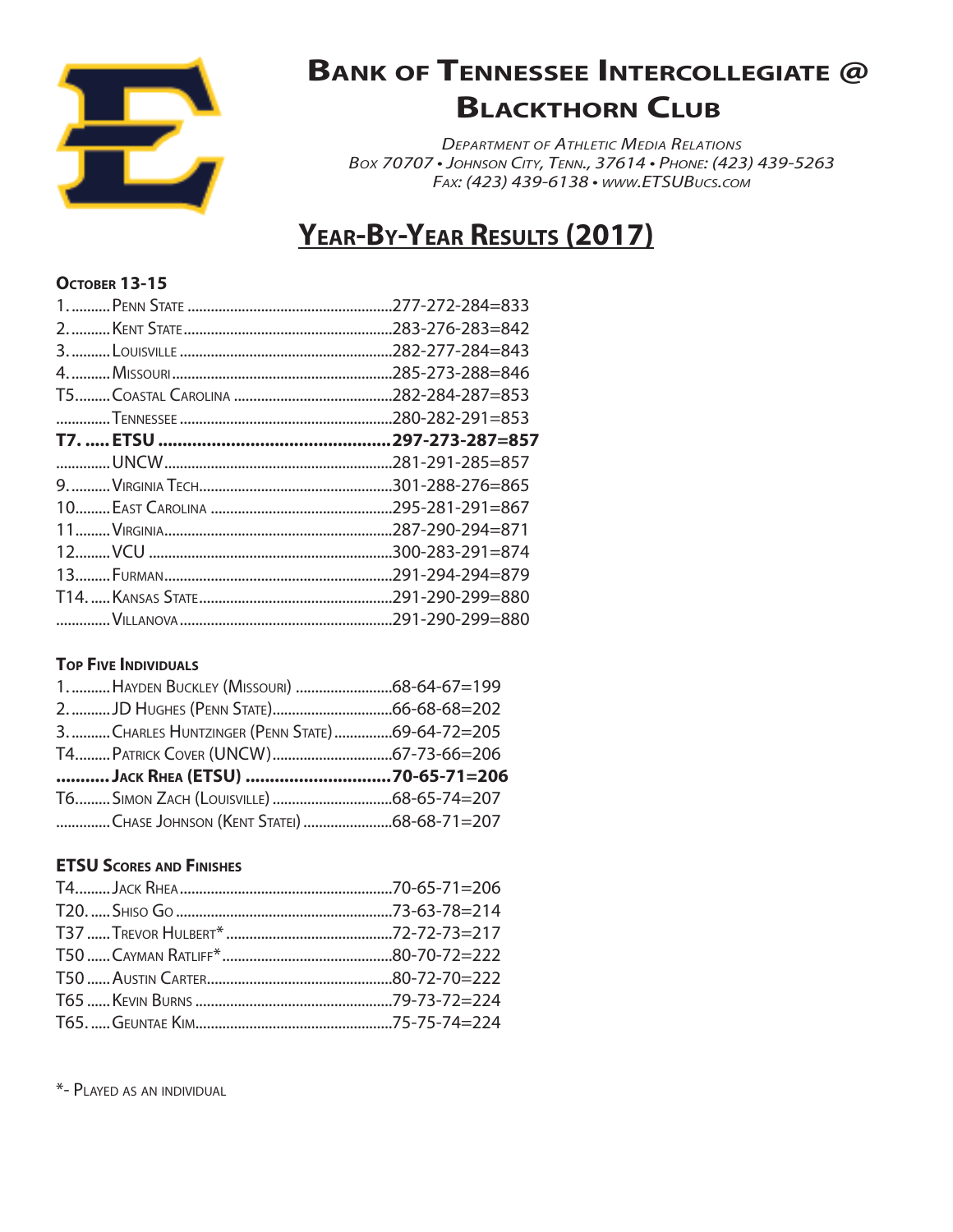

*Department of Athletic Media Relations Box 70707 • Johnson City, Tenn., 37614 • Phone: (423) 439-5263 Fax: (423) 439-6138 • www.ETSUBucs.com*

### **Year-By-Year Results (2016)**

#### **Остовек 14-16**

| .280-269-280=829 |
|------------------|
| 277-283-282=842  |
| 287-277-285=849  |
| .278-287-291=856 |
| .281-282-298=861 |
| .286-291-284=861 |
| .295-283-285=863 |
| .285-287-292=864 |
| .283-283-299=865 |
| .291-283-292=866 |
| .295-284-288=867 |
| .283-288-301=872 |
| .290-292-292=874 |
|                  |
|                  |
|                  |

### **TOP FIVE INDIVIDUALS**

| 1. CHARLES HUNTZINGER (PENN STATE) 66-68-69=203 |  |
|-------------------------------------------------|--|
|                                                 |  |
|                                                 |  |
|                                                 |  |
| MATEUSZ GRADECKI (ETSU) 68-68-69=205            |  |
|                                                 |  |

### **ETSU Scores and Finishes**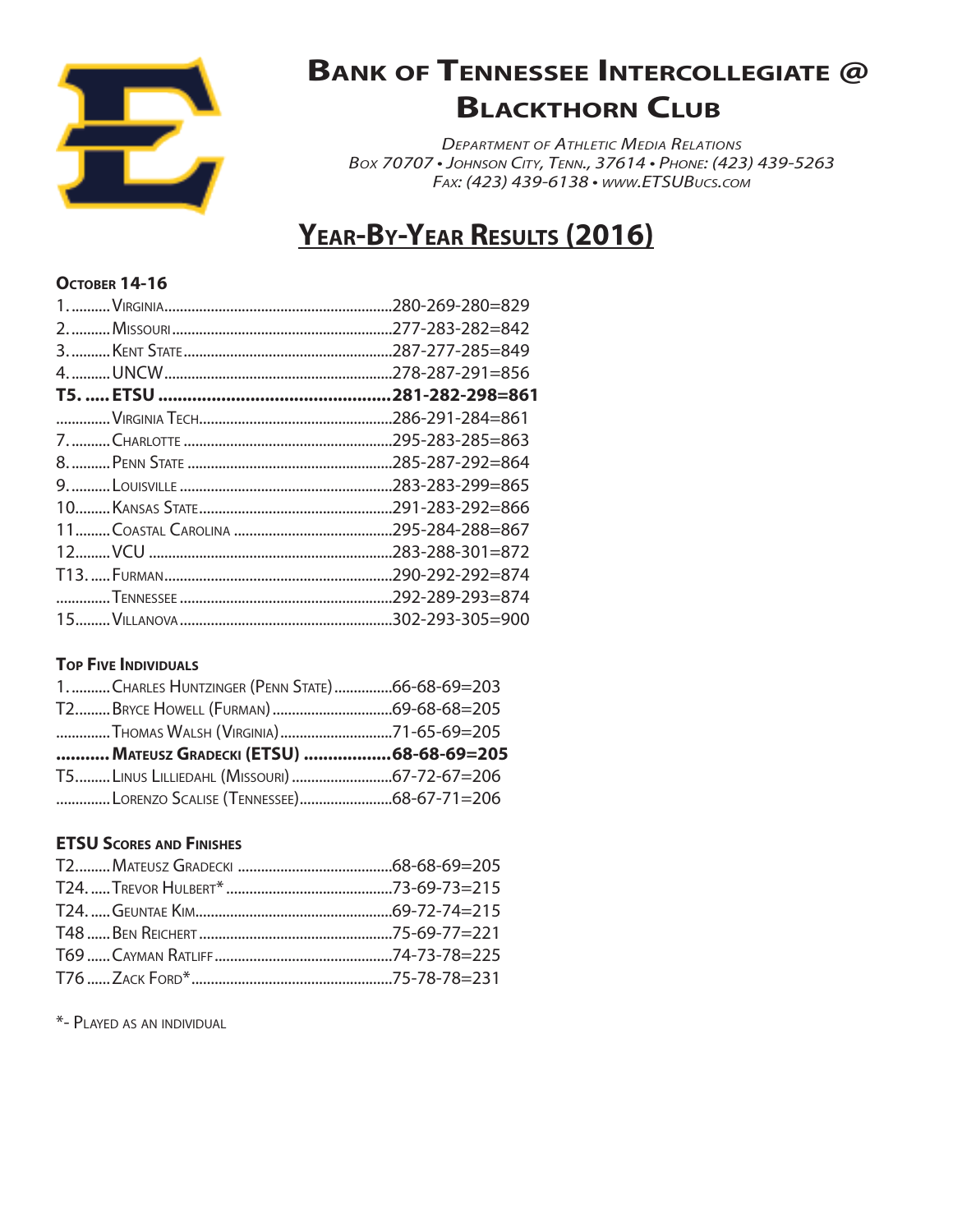

*Department of Athletic Media Relations Box 70707 • Johnson City, Tenn., 37614 • Phone: (423) 439-5263 Fax: (423) 439-6138 • www.ETSUBucs.com*

### **Year-By-Year Results (2015)**

#### **October 9-11**

| .289-277-278=844 |
|------------------|
| .293-282-281=856 |
| .299-278-284=861 |
| .294-283-287=864 |
| .295-281-289=865 |
|                  |
| .290-285-292=867 |
| .293-285-292=868 |
| .289-288-292=869 |
| .303-284-283=870 |
| .289-292-290=871 |
|                  |
|                  |
| .295-300-294=889 |
| .309-293-308=910 |
|                  |

### **TOP FIVE INDIVIDUALS**

| 1ADRIAN MERONK (ETSU)74-66-69=209             |  |
|-----------------------------------------------|--|
| T2CHRIS HOUSTON (PENN STATE)72-69-69=210      |  |
| ROBIN SCIOT-SIEGRIST (LOUISVILLE)70-72-68=210 |  |
|                                               |  |
|                                               |  |
| JD DORNERS (PENN STATE74-68-69=211            |  |
| CHASE JOHNSON (KENT STATE)70-69-72=211        |  |
|                                               |  |

### **ETSU Scores and Finishes**

| T52GUDMUNDUR KRISTJANSSON79-71-73=223 |  |
|---------------------------------------|--|
|                                       |  |
|                                       |  |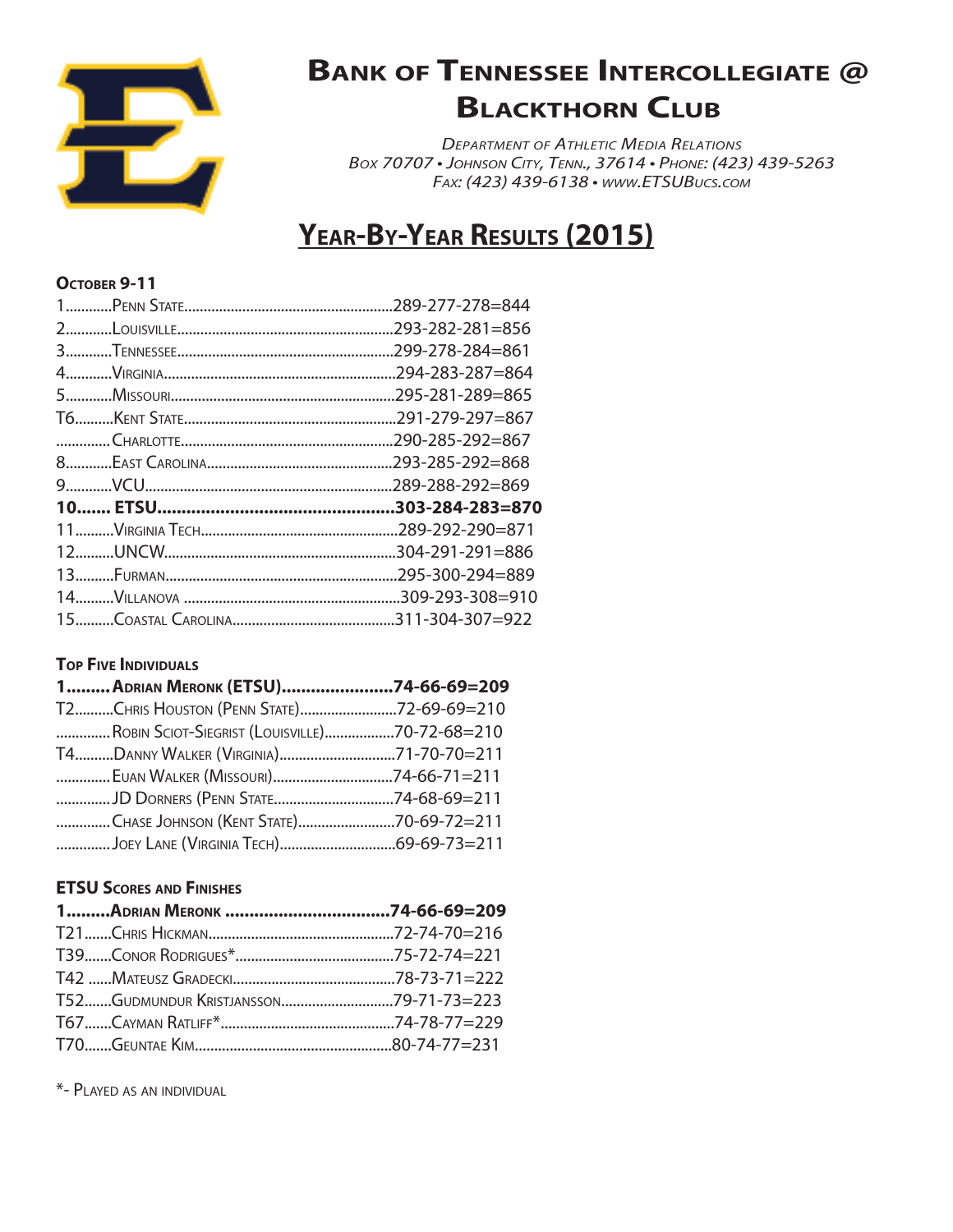

*Department of Athletic Media Relations Box 70707 • Johnson City, Tenn., 37614 • Phone: (423) 439-5263 Fax: (423) 439-6138 • www.ETSUBucs.com*

# **Year-By-Year Results (2014)**

#### **October 10-12 - Final Round Canceled Due to Weather**

### **Top Five Individuals**

| 1.  WILL ZALATORIS (WAKE FOREST) 66-68=134 |  |
|--------------------------------------------|--|
|                                            |  |
|                                            |  |
|                                            |  |
|                                            |  |

### **ETSU Scores and Finishes**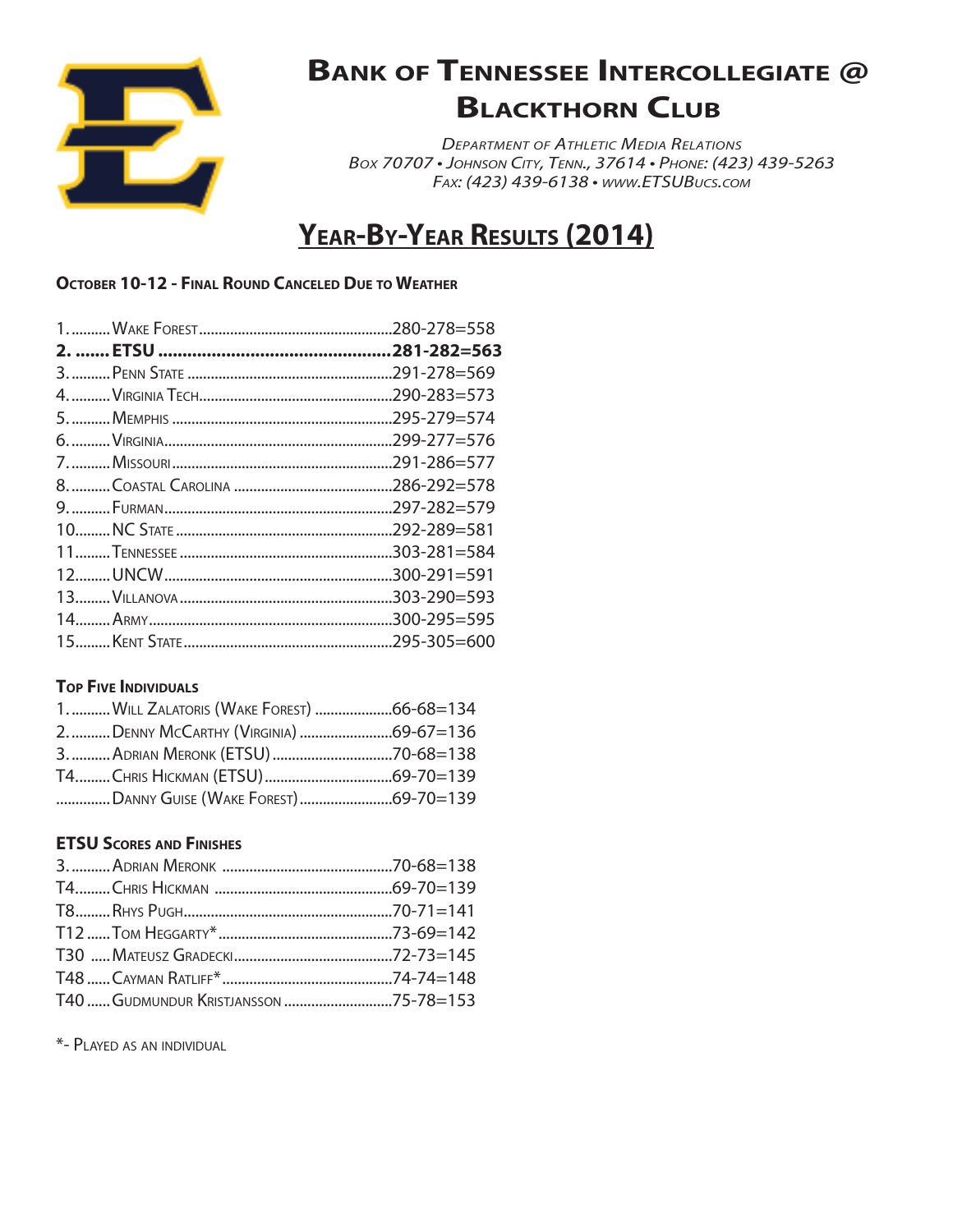

*Department of Athletic Media Relations Box 70707 • Johnson City, Tenn., 37614 • Phone: (423) 439-5263 Fax: (423) 439-6138 • www.ETSUBucs.com*

### **Year-By-Year Results (2013)**

#### **October 11-13**

| 285-279-280=844  |
|------------------|
| .277-291-284=852 |
|                  |
|                  |
| 290-283-288=861  |
| 295-291-280=866  |
|                  |
|                  |
| .292-292-287=871 |
|                  |
|                  |
|                  |

#### **Top Five Individuals**

| Т2THOMAS BIRDSEY (WAKE FOREST)67-70-68=205      |  |
|-------------------------------------------------|--|
| DENNY MCCARTHY (VIRGINIA) 73-66-66=205          |  |
|                                                 |  |
| 5.  BRYCE CHALKLEY (VIRGINIA TECH) 71-69-68=208 |  |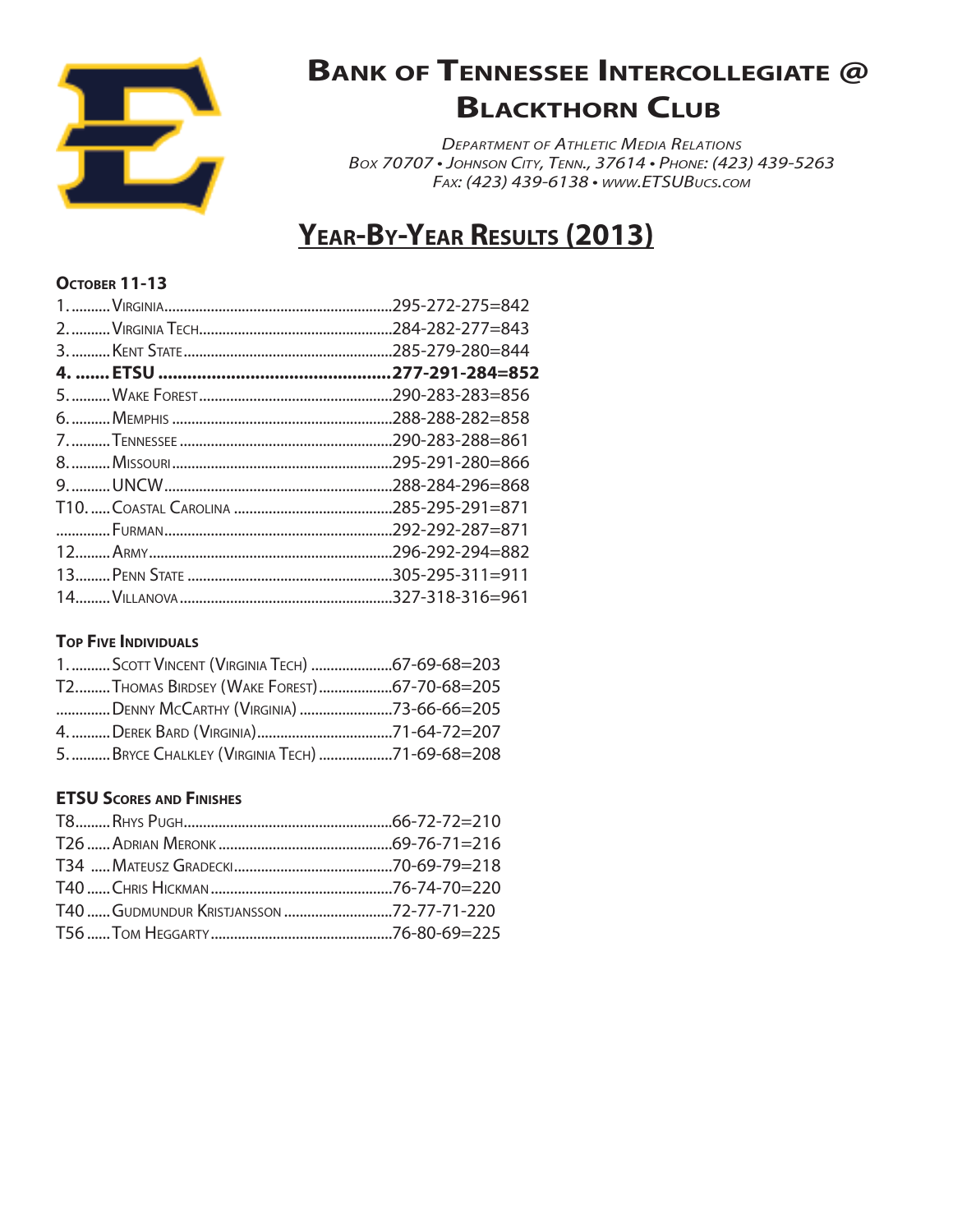

*Department of Athletic Media Relations Box 70707 • Johnson City, Tenn., 37614 • Phone: (423) 439-5263 Fax: (423) 439-6138 • www.ETSUBucs.com*

### **Year-By-Year Results (2012)**

### **October 12-14**

| 285-286-286=857  |
|------------------|
|                  |
| .289-289-281=859 |
| 280-291-289=860  |
|                  |
|                  |
|                  |
|                  |
|                  |
|                  |
|                  |
|                  |
|                  |

### **Top Five Individuals**

| 3.  EMILIO CUARTERO (MISSOURI) 71-70-69=210 |  |
|---------------------------------------------|--|
|                                             |  |
|                                             |  |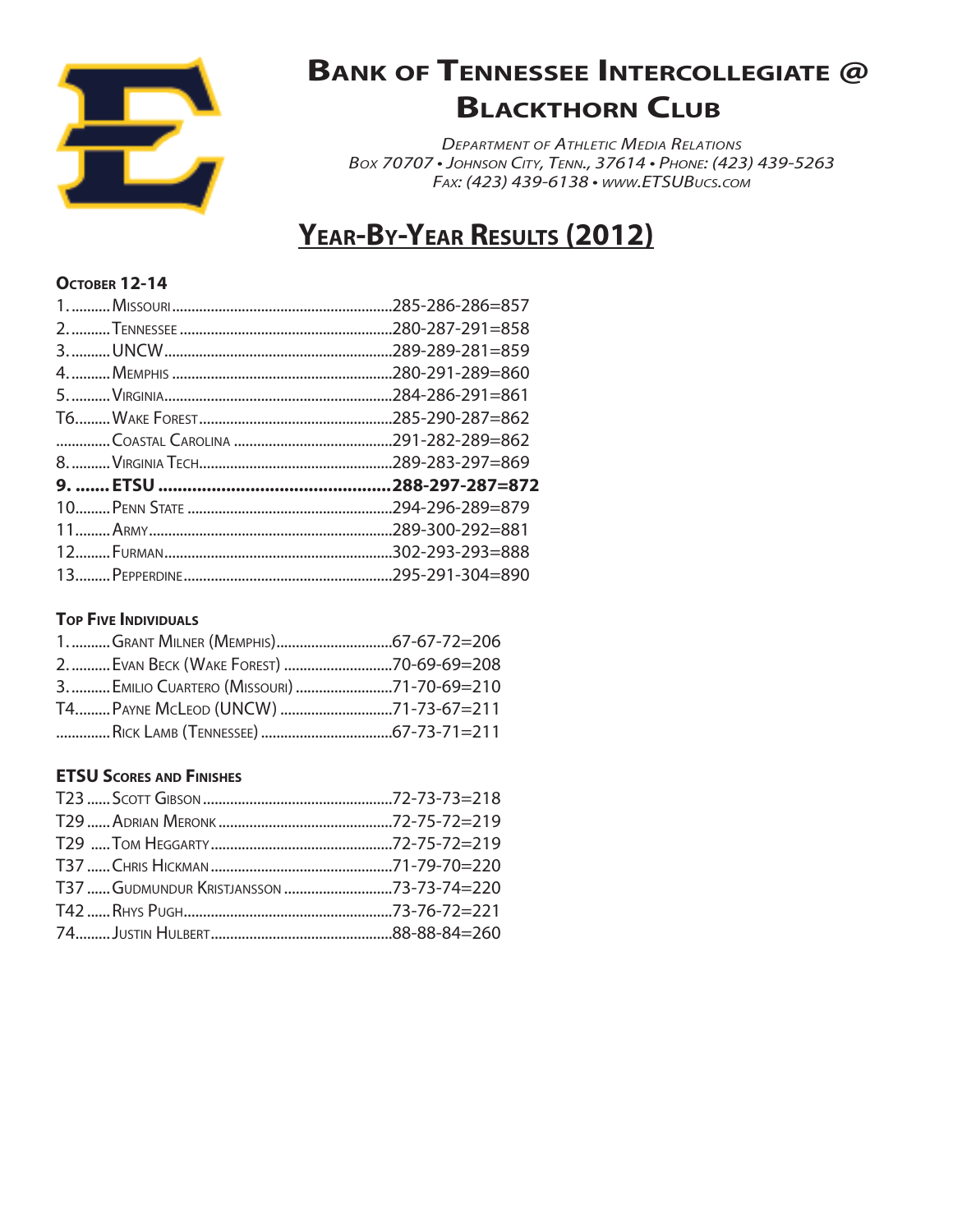

*Department of Athletic Media Relations Box 70707 • Johnson City, Tenn., 37614 • Phone: (423) 439-5263 Fax: (423) 439-6138 • www.ETSUBucs.com*

### **Year-By-Year Results (2011)**

#### **Остовек 14-16**

| 303-288-278=869  |
|------------------|
| .295-291-290=876 |
|                  |
| 287-296-299=882  |
| 298-289-298=885  |
|                  |
|                  |
| .296-306-290=892 |
|                  |
| .313-290-291=894 |
|                  |
|                  |
|                  |
|                  |
|                  |

### **TOP FIVE INDIVIDUALS**

| MARK MCMILLEN (NORTH CAROLINA ST)68-72-74=214 |  |
|-----------------------------------------------|--|
| T3TREVOR CONE (VIRGINIA TECH)74-72-70=216     |  |
| COREY CONNERS (KENT STATE)75-71-70=216        |  |
| JONATHAN FLY (MEMPHIS)74-69-73=216            |  |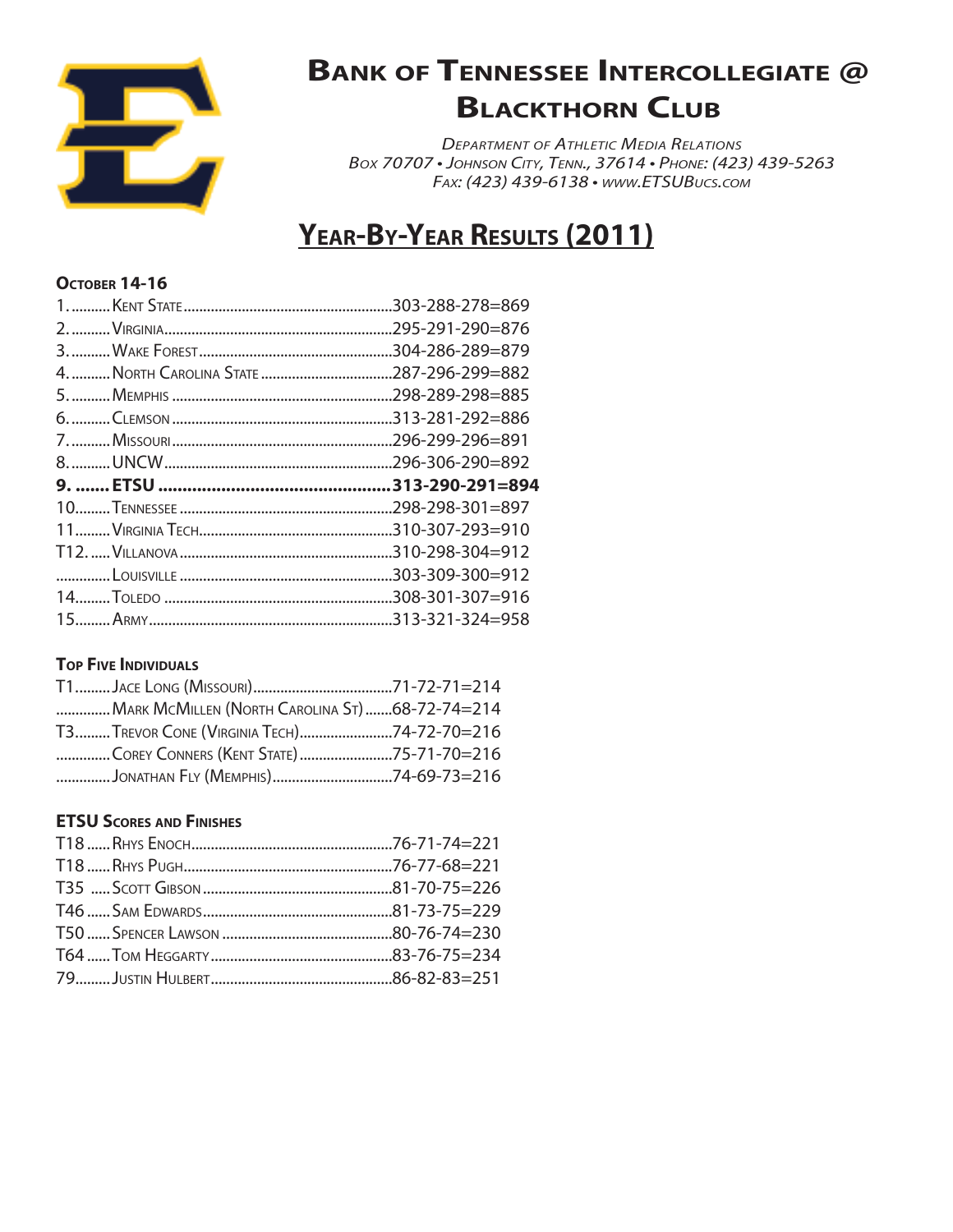

*Department of Athletic Media Relations Box 70707 • Johnson City, Tenn., 37614 • Phone: (423) 439-5263 Fax: (423) 439-6138 • www.ETSUBucs.com*

### **Year-By-Year Results (2010)**

### **October 15-17**

|  | .297-278-278=853 |  |
|--|------------------|--|
|  |                  |  |
|  | .299-283-282=864 |  |
|  | .300-282-285=867 |  |
|  |                  |  |
|  | .299-290-284=873 |  |
|  | 295-290-291=876  |  |
|  |                  |  |
|  | .305-291-282=878 |  |
|  | 296-282-301=879  |  |
|  | .300-291-288=879 |  |
|  | .295-289-301=885 |  |
|  |                  |  |
|  |                  |  |

#### **Top Five Individuals**

| 1.  MACKENZIE HUGHES (KENT STATE) 72-66-65=203 |  |
|------------------------------------------------|--|
| T2JOEY GARBER (MICHIGAN) 72-67-71=210          |  |
|                                                |  |
|                                                |  |
| STEPHAN JAEGER (CHATTANOOGA)73-70-68=211       |  |
|                                                |  |
| DARREN RENWICK (TENNESSEE) 71-71-69=211        |  |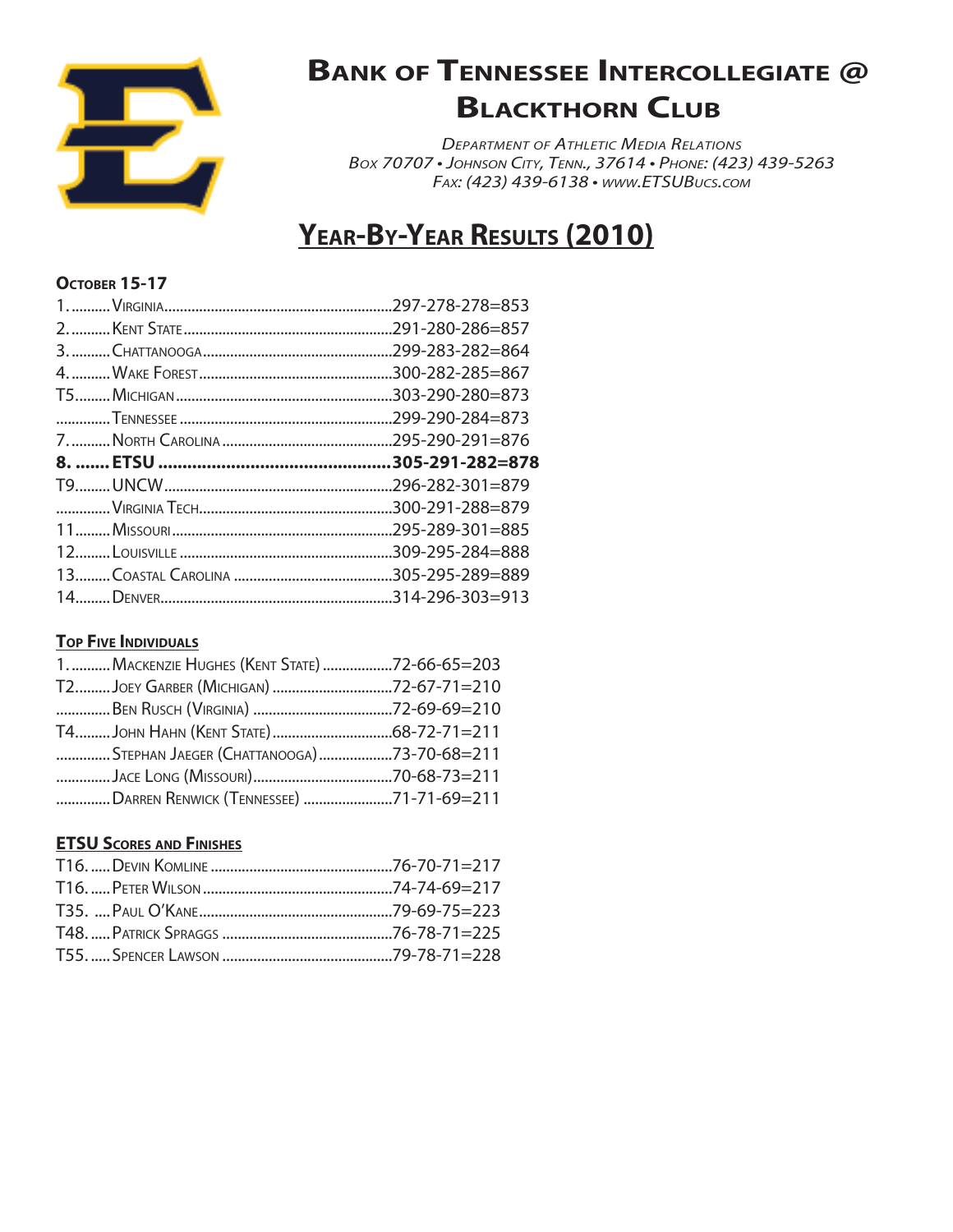

*Department of Athletic Media Relations Box 70707 • Johnson City, Tenn., 37614 • Phone: (423) 439-5263 Fax: (423) 439-6138 • www.ETSUBucs.com*

### **Year-By-Year Results (2009)**

### **October 16-18**

| 286-281-294=861<br>.290-282-291=863<br>.290-287-289=866<br>.290-296-283=869<br>.294-287-293=874<br>.290-290-295=875 |
|---------------------------------------------------------------------------------------------------------------------|
|                                                                                                                     |
|                                                                                                                     |
|                                                                                                                     |
|                                                                                                                     |
|                                                                                                                     |
|                                                                                                                     |
| .287-289-300=876                                                                                                    |
| .299-285-293=877                                                                                                    |
| .297-297-288=882                                                                                                    |
| .290-293-302=885                                                                                                    |
| .297-287-302=886                                                                                                    |
| .300-291-297=888                                                                                                    |
|                                                                                                                     |
|                                                                                                                     |
|                                                                                                                     |

### **TOP FIVE INDIVIDUALS**

| 1.  DIEGO VELASQUEZ (OREGON STATE) 66-70-70=206                                       |  |
|---------------------------------------------------------------------------------------|--|
| T2GARLAND GREEN (VIRGINIA TECH)71-71-71=213                                           |  |
| DARREN RENWICK (TENNESSEE) 74-67-72=213                                               |  |
|                                                                                       |  |
|                                                                                       |  |
|                                                                                       |  |
| RHYS ENOCH (ETSU 72-71-71=214                                                         |  |
| MIKEY MOYERS (VIRGINIA TECH) 73-71-70=214                                             |  |
|                                                                                       |  |
| JACK FIELDS (NORTH CAROLINA) 71-70-73=214<br>BRENDAN GIELOW (WAKE FOREST)72-70-72=214 |  |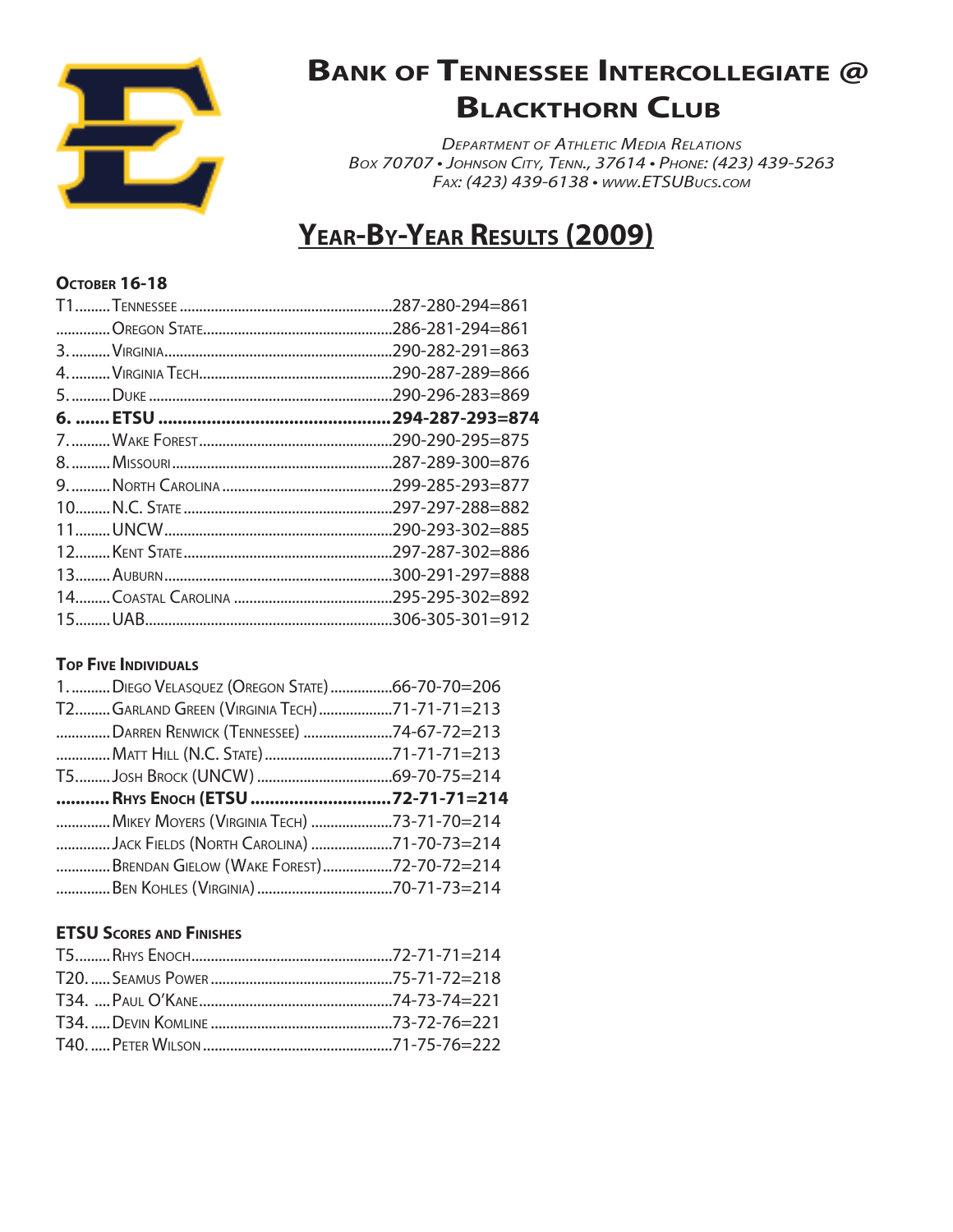

*Department of Athletic Media Relations Box 70707 • Johnson City, Tenn., 37614 • Phone: (423) 439-5263 Fax: (423) 439-6138 • www.ETSUBucs.com*

### **Year-By-Year Results (2008)**

#### **OCTOBER 24-26**

| .290-288-291=869 |
|------------------|
| .288-290-292=870 |
| .291-285-295=871 |
| .290-295-290=875 |
| 292-288-297=877  |
| .299-294-290=883 |
|                  |
|                  |
| 293-297-298=888  |
| .300-293-296=889 |
| 310-288-295=893  |
|                  |
|                  |
|                  |

#### **Top Five Individuals**

| 1.  DARREN BLAIR (N.C. STATE)71-69-70=210   |  |
|---------------------------------------------|--|
| Т2ZACH BYRD (COASTAL CAROLINA) 71-70-74=215 |  |
| RHYS ENOCH (ETSU)71-73-71=215               |  |
| DUSTIN GROVES (WAKE FOREST)72-72-71=215     |  |
|                                             |  |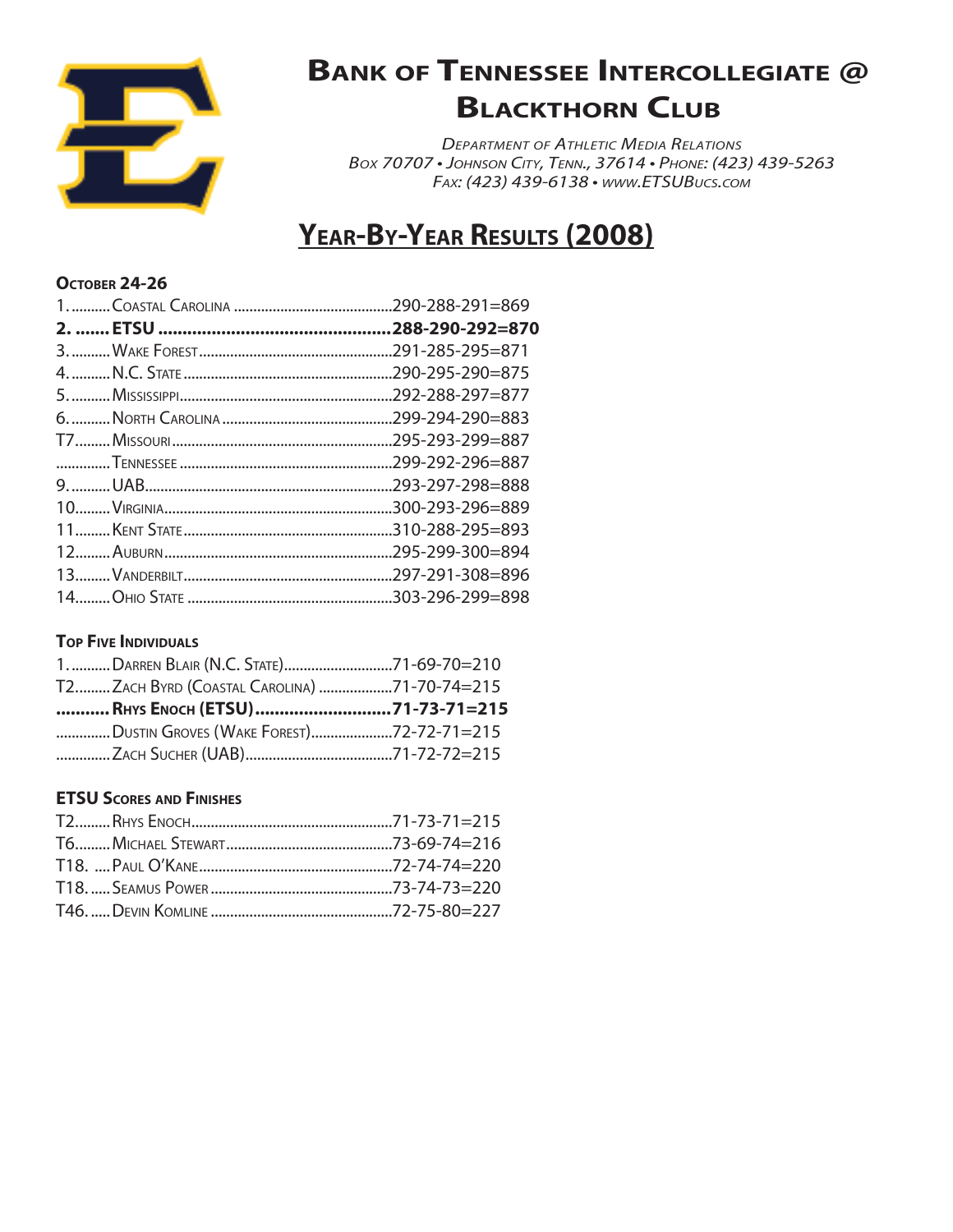

*Department of Athletic Media Relations Box 70707 • Johnson City, Tenn., 37614 • Phone: (423) 439-5263 Fax: (423) 439-6138 • www.ETSUBucs.com*

### **Year-By-Year Results (2007)**

#### **October 12-14**

| .289-280-283=852 |
|------------------|
| 287-280-285=852  |
|                  |
| .288-280-288=856 |
| .290-278-290=858 |
|                  |
| 286-278-295=859  |
| .287-288-286=861 |
| .297-288-276=861 |
| .294-285-286=865 |
| .283-295-291=869 |
|                  |
| .294-285-296=875 |
|                  |
|                  |

### **TOP FIVE INDIVIDUALS**

| JOHN HAHN (KENT STATE)72-67-69=208            |  |
|-----------------------------------------------|--|
| T4 ROBERT RIESEN (NORTH CAROLINA)71-66-72=209 |  |
| WEBB SIMPSON (WAKE FOREST) 70-71-68=209       |  |

| •  (WON SCORECARD PLAYOFF) |  |
|----------------------------|--|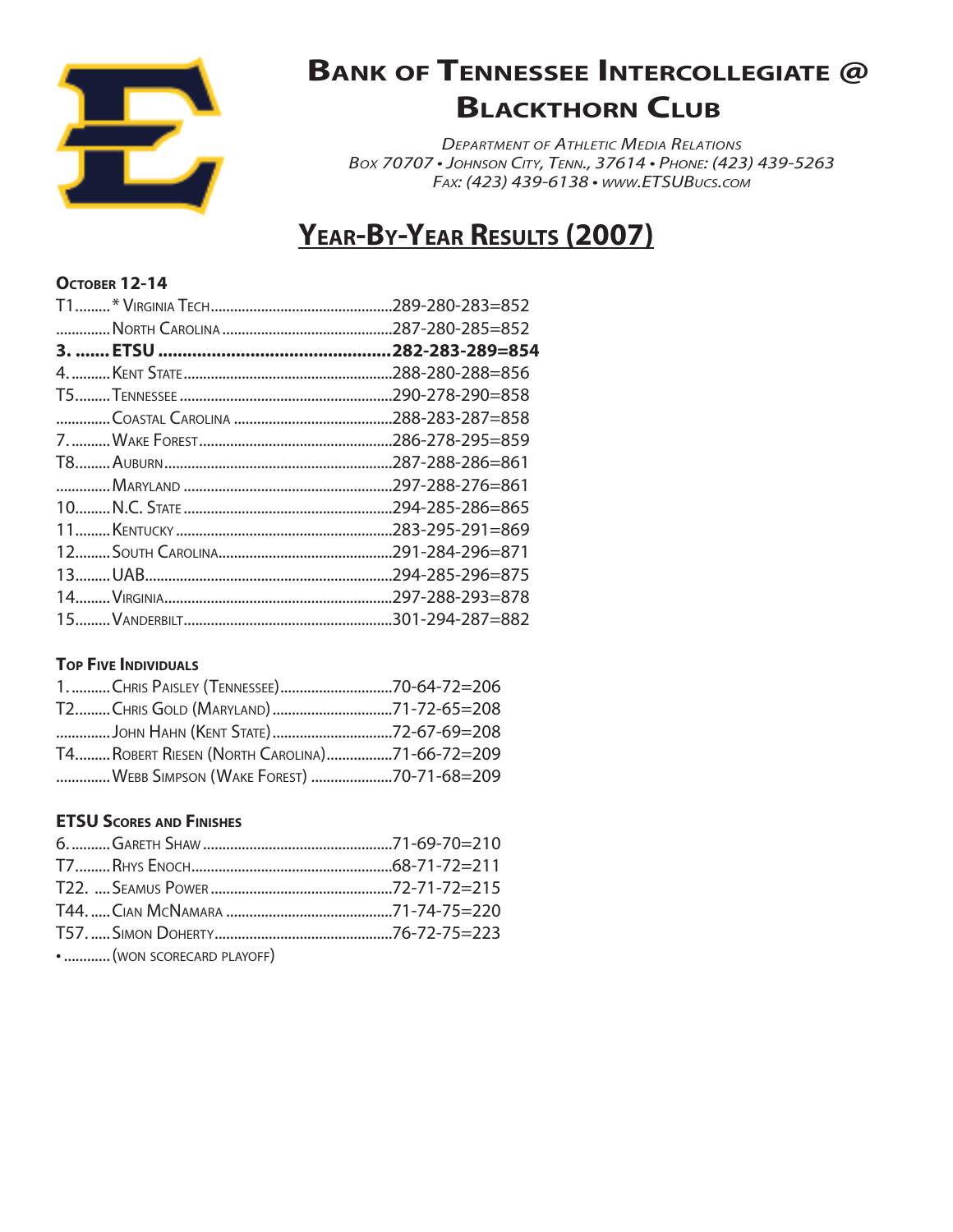

*Department of Athletic Media Relations Box 70707 • Johnson City, Tenn., 37614 • Phone: (423) 439-5263 Fax: (423) 439-6138 • www.ETSUBucs.com*

### **Year-By-Year Results (2006)**

#### **October 14-15**

| .294-290-285=869 |
|------------------|
| .291-291-288=870 |
| .296-287-291=874 |
| .304-290-281=875 |
| .296-297-289=882 |
|                  |
| 304-288-293=885  |
| .305-296-290=891 |
| .309-295-287=891 |
| .299-300-293=892 |
| .294-298-301=893 |
| .296-304-294=894 |
| .306-306-284=896 |
|                  |
|                  |

### **TOP FIVE INDIVIDUALS**

| 1.  RHYS DAVIES (ETSU) 71-69-71=211       |
|-------------------------------------------|
|                                           |
| ТЗG. BRYAN (SOUTH CAROLINA) 71-69-75=215  |
|                                           |
| T5R. RIESEN (NORTH CAROLINA) 73-73-70=216 |
|                                           |
|                                           |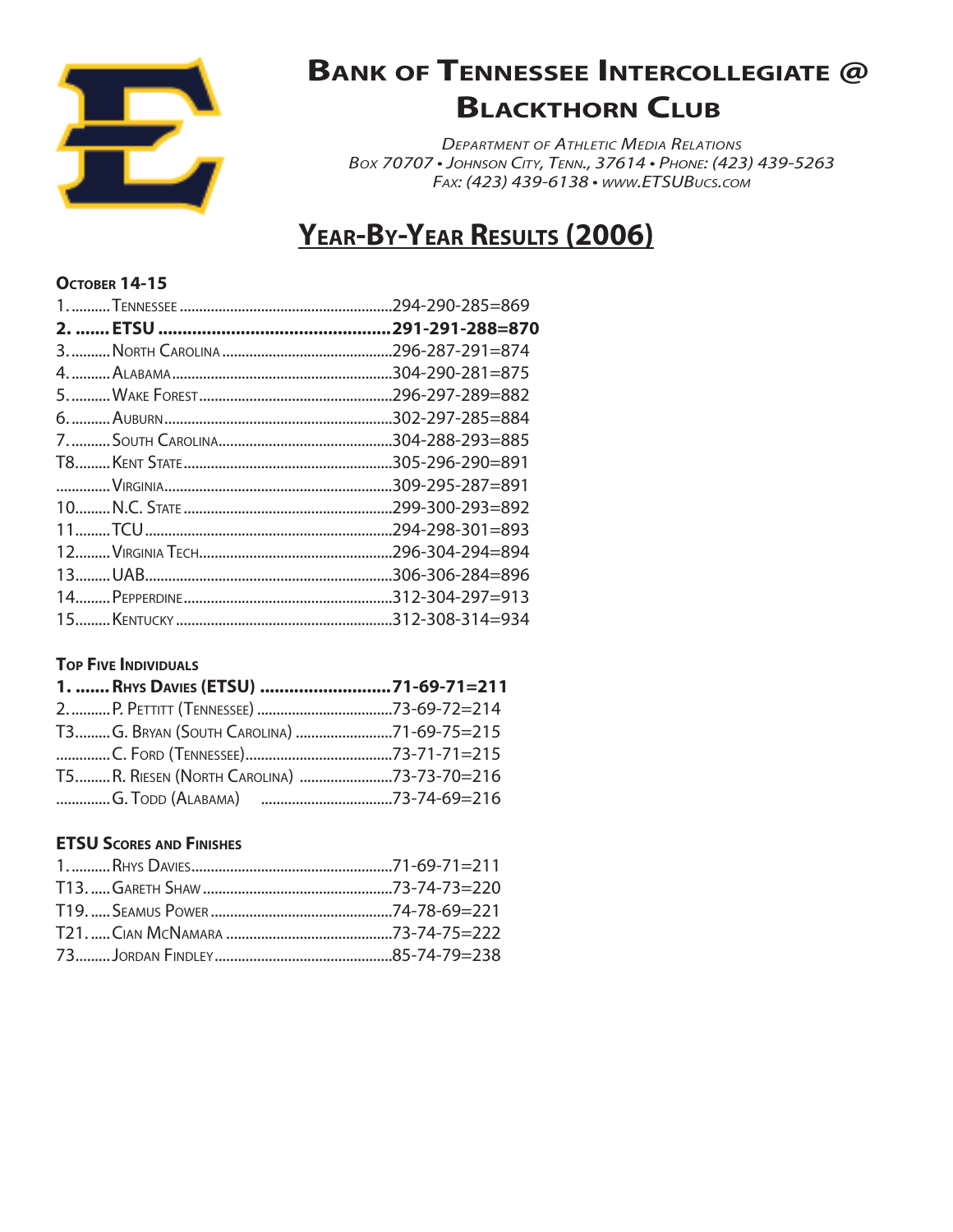

*Department of Athletic Media Relations Box 70707 • Johnson City, Tenn., 37614 • Phone: (423) 439-5263 Fax: (423) 439-6138 • www.ETSUBucs.com*

### **Year-By-Year Results (2005)**

#### **October 15-16**

| .286-284-289=859 |
|------------------|
| .300-285-282=867 |
| .293-285-293=871 |
| .284-293-294=871 |
| .296-287-302=876 |
| .293-296-287=876 |
| .298-286-293=877 |
| .294-296-290=880 |
| .295-294-292=881 |
| .303-292-295=890 |
| .290-297-303=890 |
| .299-299-293=891 |
| .307-290-298=895 |
|                  |
|                  |

### **TOP FIVE INDIVIDUALS**

| 2.  F. FRITSCH (SOUTH CAROLINA) 71-68-69=208  |
|-----------------------------------------------|
| 3. C. WAKELY (VIRGINIA TECH) 70-73-68=211     |
| 4.  E. JOHANSEN (SOUTH CAROLINA) 69-71-73=213 |
|                                               |
|                                               |
|                                               |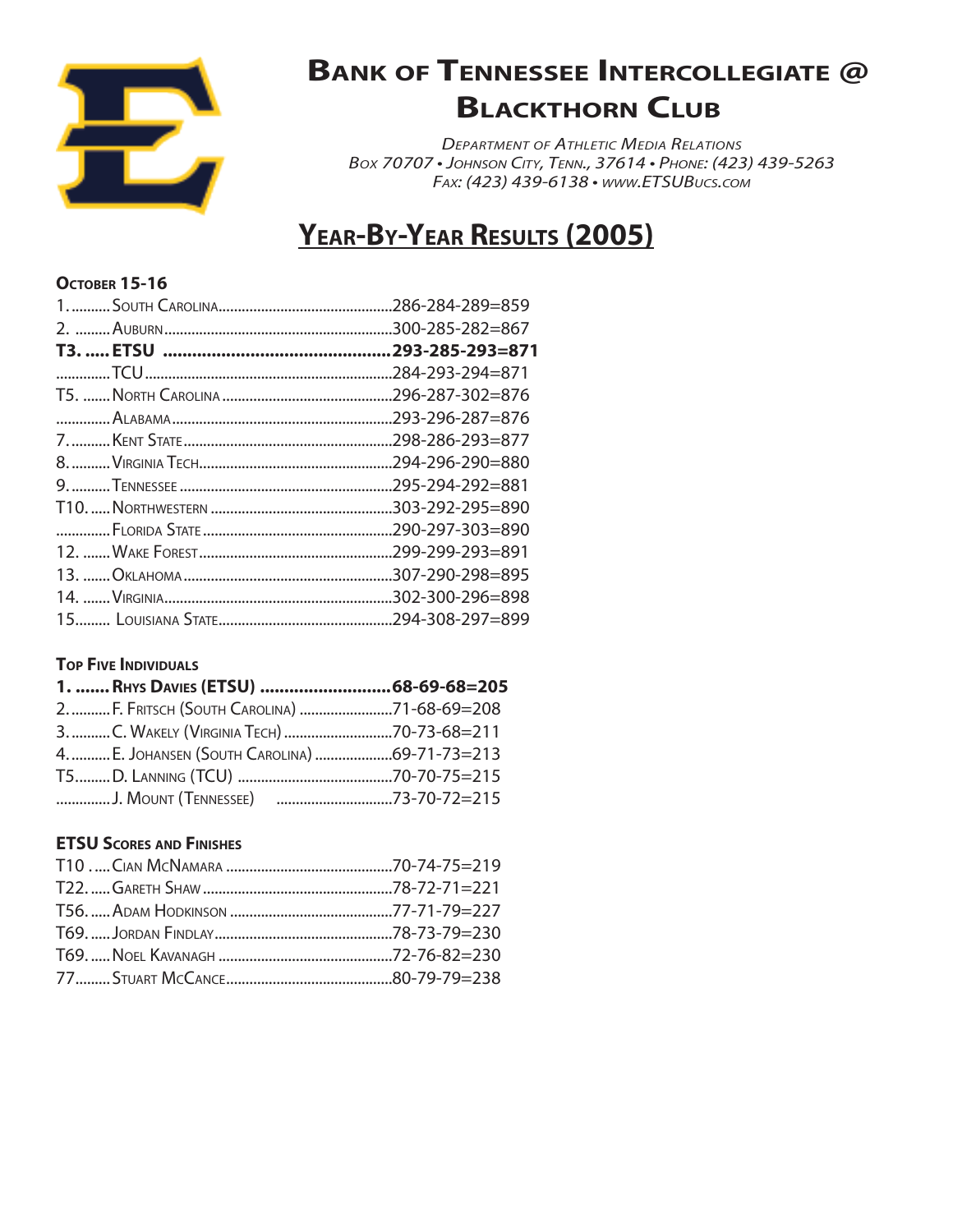

*Department of Athletic Media Relations Box 70707 • Johnson City, Tenn., 37614 • Phone: (423) 439-5263 Fax: (423) 439-6138 • www.ETSUBucs.com*

### **Year-By-Year Results (2004)**

### **September 11-12**

| .282-292-280=854 |
|------------------|
| .286-288-283=857 |
| .286-288-287=861 |
| .290-282-298=870 |
| .293-285-293=871 |
| .298-282-293=873 |
|                  |
| .288-298-293=879 |
| .290-293-297=880 |
| 295-294-294=883  |
| .294-296-293=883 |
|                  |
| .297-296-292=885 |
|                  |
|                  |

### **TOP FIVE INDIVIDUALS**

| WEBB SIMPSON (WAKE FOREST) 68-70-73=211 |  |
|-----------------------------------------|--|
|                                         |  |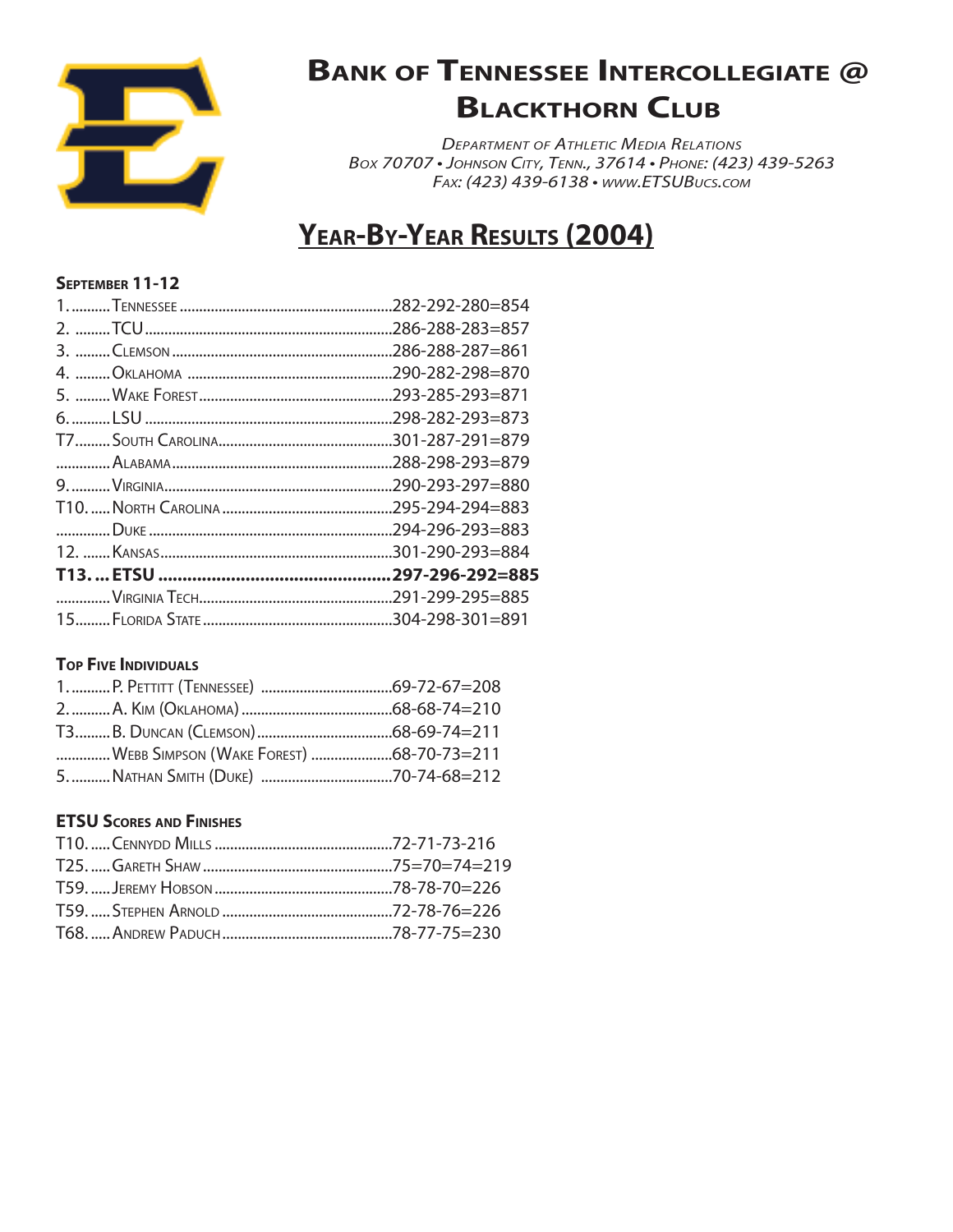

*Department of Athletic Media Relations Box 70707 • Johnson City, Tenn., 37614 • Phone: (423) 439-5263 Fax: (423) 439-6138 • www.ETSUBucs.com*

### **Year-By-Year Results (2003)**

#### **September 13-14**

| .290-280-284=854 |
|------------------|
|                  |
| .291-288-292=871 |
|                  |
| .294-292-286=872 |
| .289-301-284=874 |
|                  |
|                  |
|                  |
|                  |
|                  |
|                  |
| .295-303-295=893 |
| .305-294-300=899 |
| .299-311-291=901 |
| .298-302-304=904 |
|                  |
| .309-302-304=915 |

### **Top Five Individuals**

| T2 MARTIN ROMINGER (SOUTH CAROLINA) 71-70-69=210 |  |
|--------------------------------------------------|--|
| CAMILO VILLEGAS (FLORIDA) 69-70-71=210           |  |
|                                                  |  |
| 5. COLBY BECKSTROM (TCU) 77-69-67=213            |  |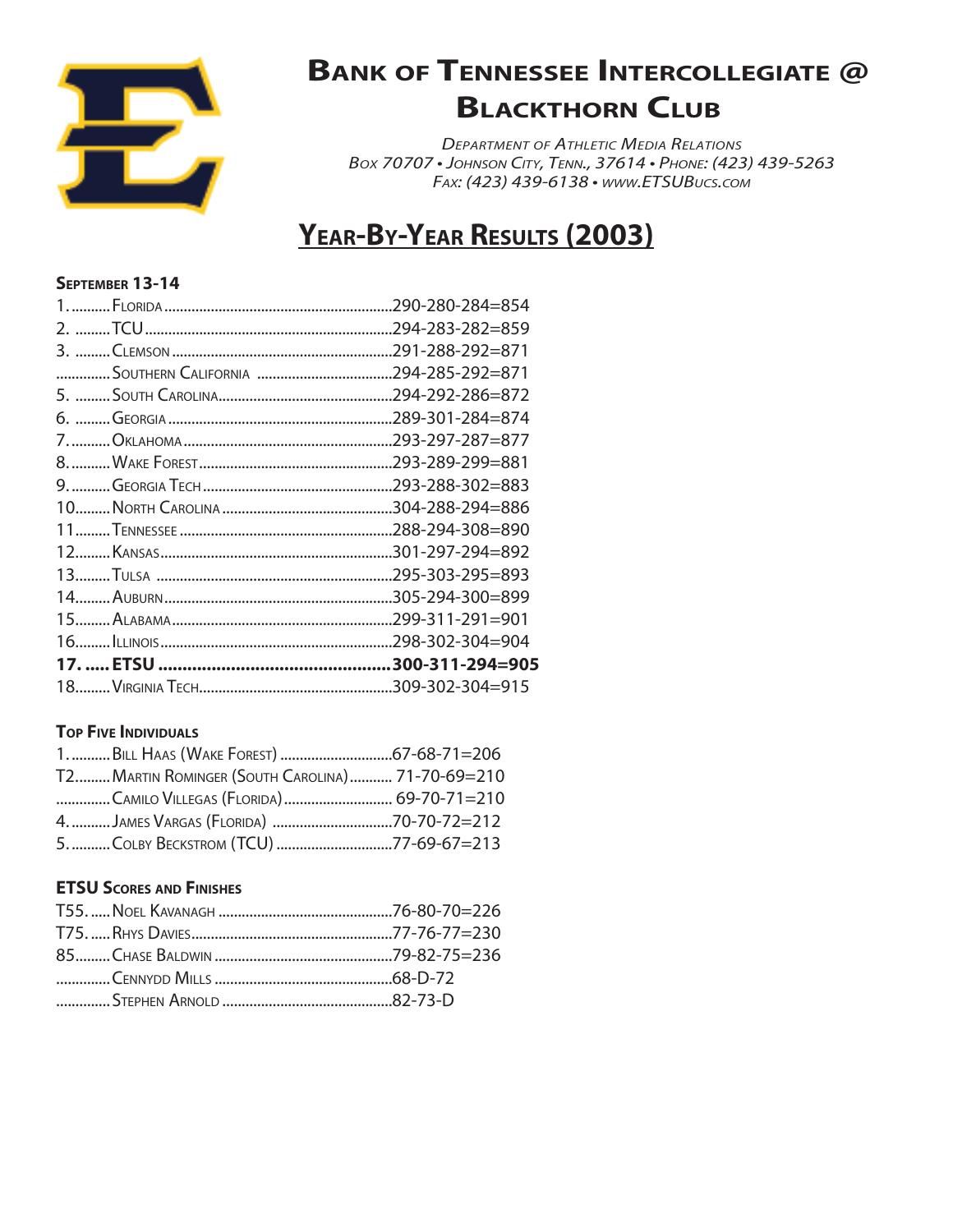

*Department of Athletic Media Relations Box 70707 • Johnson City, Tenn., 37614 • Phone: (423) 439-5263 Fax: (423) 439-6138 • www.ETSUBucs.com*

### **Year-By-Year Results (2002)**

### **September 14-15**

| .298-292-292=882 |
|------------------|
| .291-296-296=883 |
|                  |
|                  |
|                  |
|                  |
|                  |
| 290-309-296=895  |
|                  |
|                  |
|                  |
|                  |

### **Top Five Individuals**

| T1BILL HAAS (WAKE FOREST) 73-72-70=215    |  |
|-------------------------------------------|--|
|                                           |  |
|                                           |  |
| DUSTIN BRAY (NORTH CAROLINA) 72-71-72=215 |  |
|                                           |  |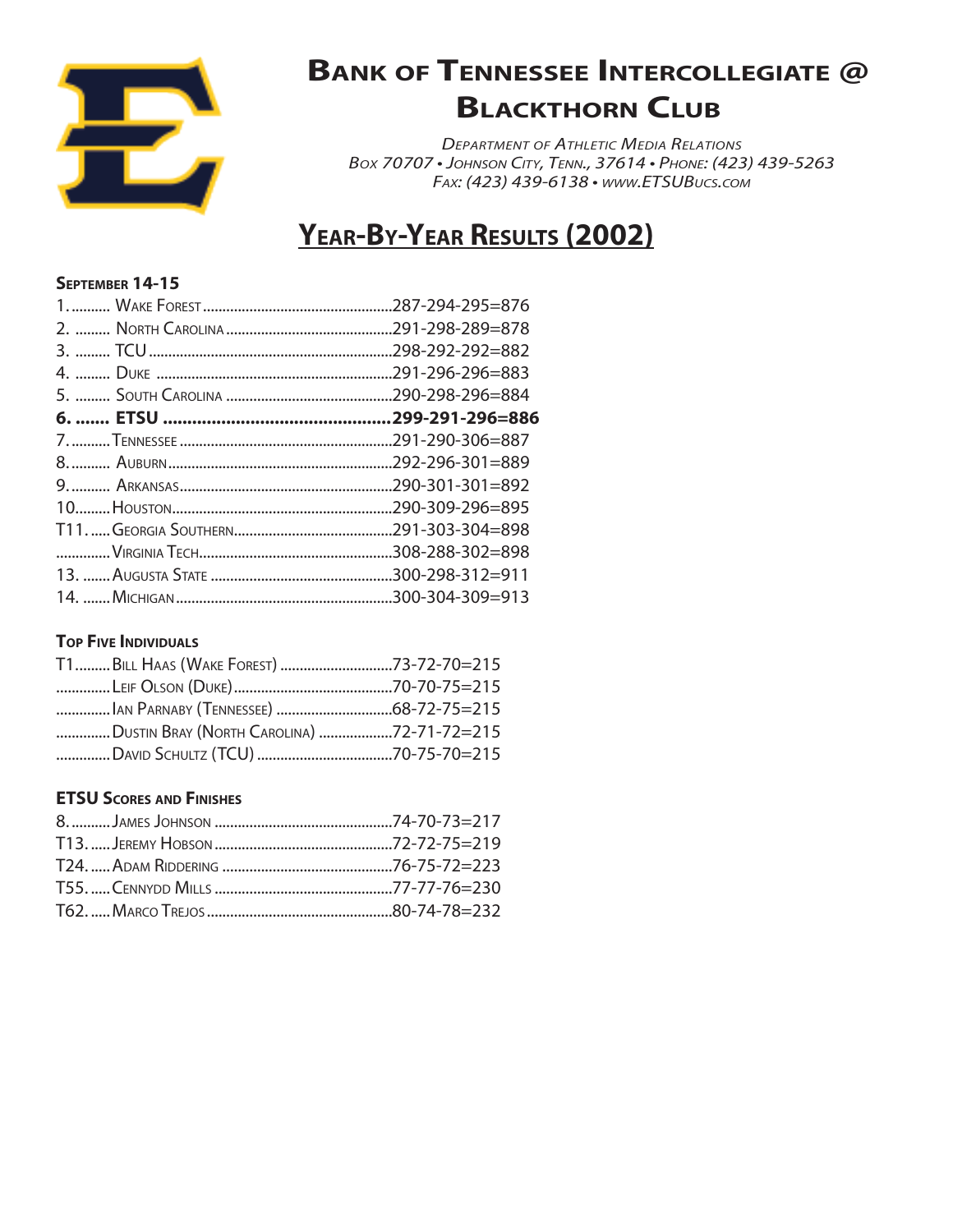

*Department of Athletic Media Relations Box 70707 • Johnson City, Tenn., 37614 • Phone: (423) 439-5263 Fax: (423) 439-6138 • www.ETSUBucs.com*

### **Year-By-Year Results (2001)**

### **September 8-9**

| 274-280-287=841  |
|------------------|
| 284-274-293=851  |
| .281-286-290=857 |
| .289-279-290=858 |
| .289-285-286=860 |
| .288-288-289=865 |
| .284-289-293=866 |
| .286-278-303=867 |
| .297-284-290=871 |
| .285-304-292=881 |
| .289-296-298=883 |
| .299-291-295=885 |
|                  |
| .296-302-292=890 |
| .299-295-304=898 |
|                  |

### **TOP FIVE INDIVIDUALS**

| 5.  DAVID OH (SOUTHERN CALIFORNIA) 71-65-72=208 |  |
|-------------------------------------------------|--|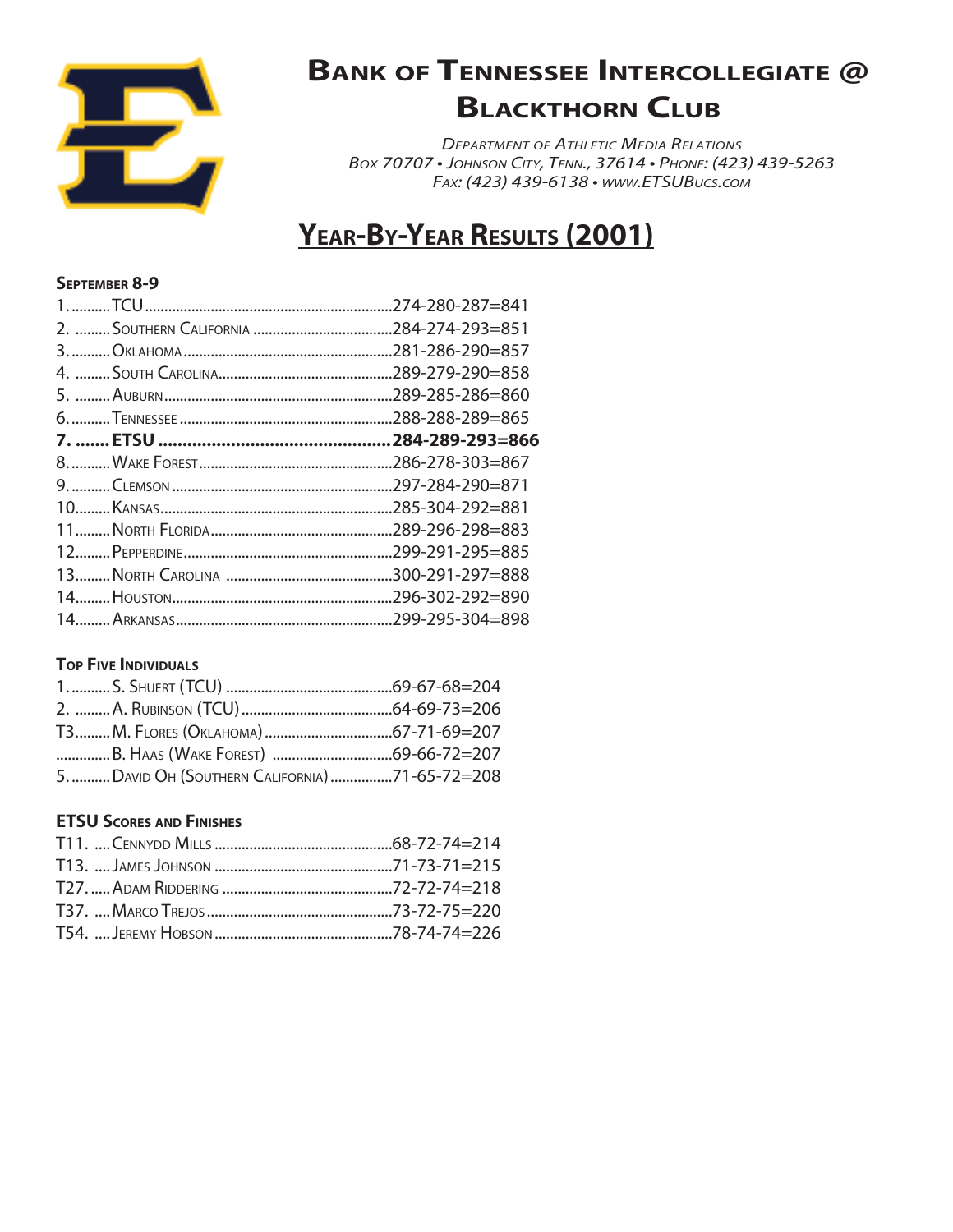

*Department of Athletic Media Relations Box 70707 • Johnson City, Tenn., 37614 • Phone: (423) 439-5263 Fax: (423) 439-6138 • www.ETSUBucs.com*

### **Year-By-Year Results (2000)**

### **September 9-10**

| .279-280-292=851 |
|------------------|
| .280-285-289=854 |
| .283-288-293=864 |
| .284-289-293=866 |
| .290-288-289=867 |
| .288-285-296=869 |
| .290-293-291=874 |
| .290-293-291=874 |
| .306-282-286=874 |
| .295-287-293=875 |
| .290-288-304=882 |
|                  |
| .291-294-298=883 |
| .299-296-297=892 |
|                  |

### **Top Five Individuals**

| S. FEASTER (SOUTH CAROLINA) 68-69-75=212 |  |
|------------------------------------------|--|
|                                          |  |
|                                          |  |
|                                          |  |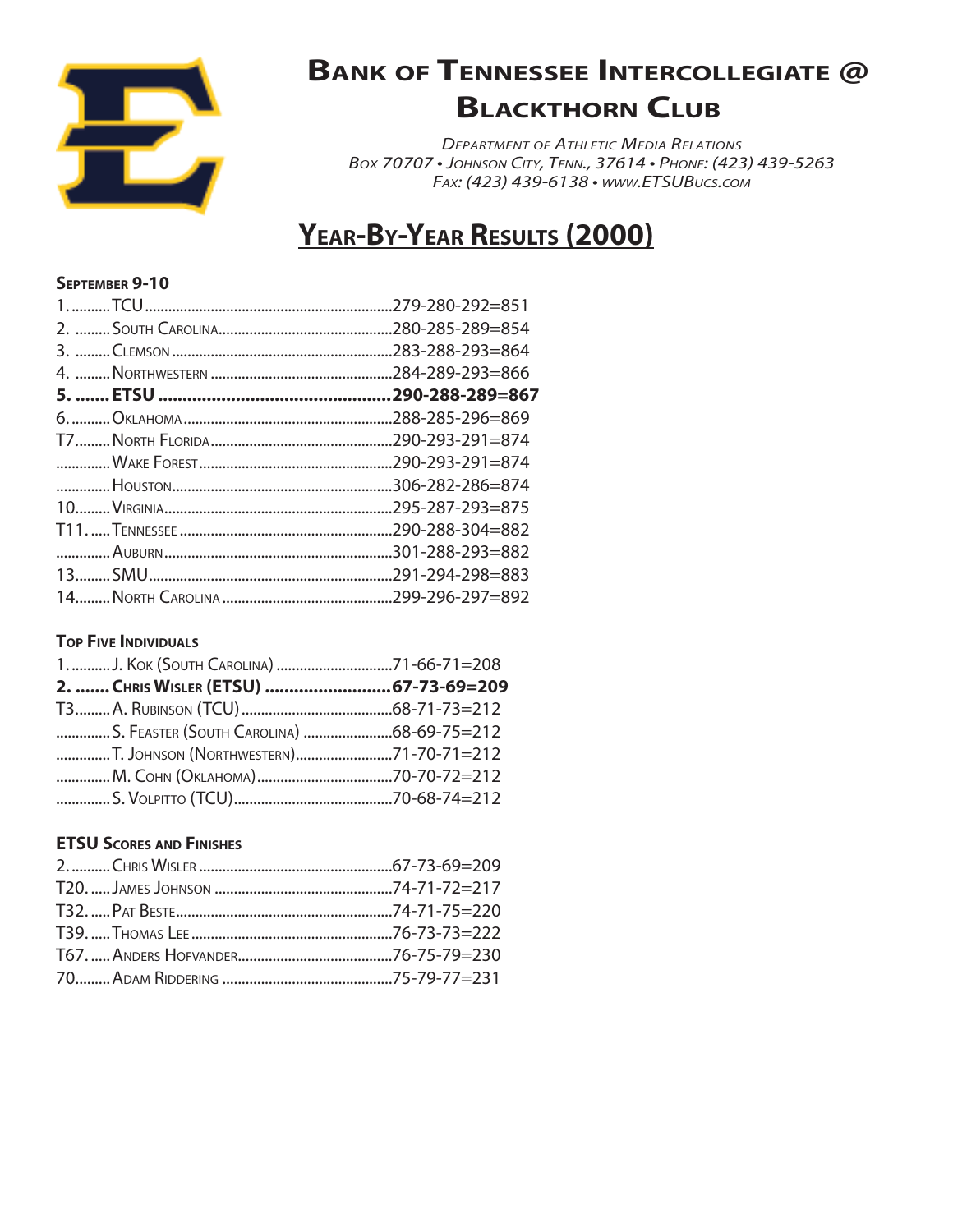

*Department of Athletic Media Relations Box 70707 • Johnson City, Tenn., 37614 • Phone: (423) 439-5263 Fax: (423) 439-6138 • www.ETSUBucs.com*

# **Year-By-Year Results (1999)**

### **Sept. 11-12**

|                                     | .295-290-290=875 |
|-------------------------------------|------------------|
|                                     |                  |
| 4.  SOUTH CAROLINA  302-283-300=885 |                  |
| 5.  NORTH CAROLINA  299-291-298=888 |                  |
|                                     |                  |
|                                     |                  |
|                                     |                  |
|                                     |                  |
|                                     |                  |
|                                     | 297-308-295=900  |
|                                     |                  |
|                                     |                  |
|                                     |                  |
|                                     |                  |
|                                     |                  |

### **TOP FIVE INDIVIDUALS**

| 1.  M. HARRIS (NORTH CAROLINA)  71-69-71=211  |  |
|-----------------------------------------------|--|
|                                               |  |
| T3. CHRIS WISLER (ETSU)  69-76-71=216         |  |
| C. JAMES (OKLAHOMA) 69-72-75=216              |  |
| Т5 К. Тномрзон (South Carolina)  75-70-72=217 |  |
| B. WANNER (WAKE FOREST) 73-72-72=217          |  |
| K. CLINE (OKLAHOMA) 73-74-70=217              |  |

| Т47.  JAMES JOHNSON 76-73-79=228 |  |
|----------------------------------|--|
|                                  |  |
| Т71 Арам Riddering 76-85-76=237  |  |